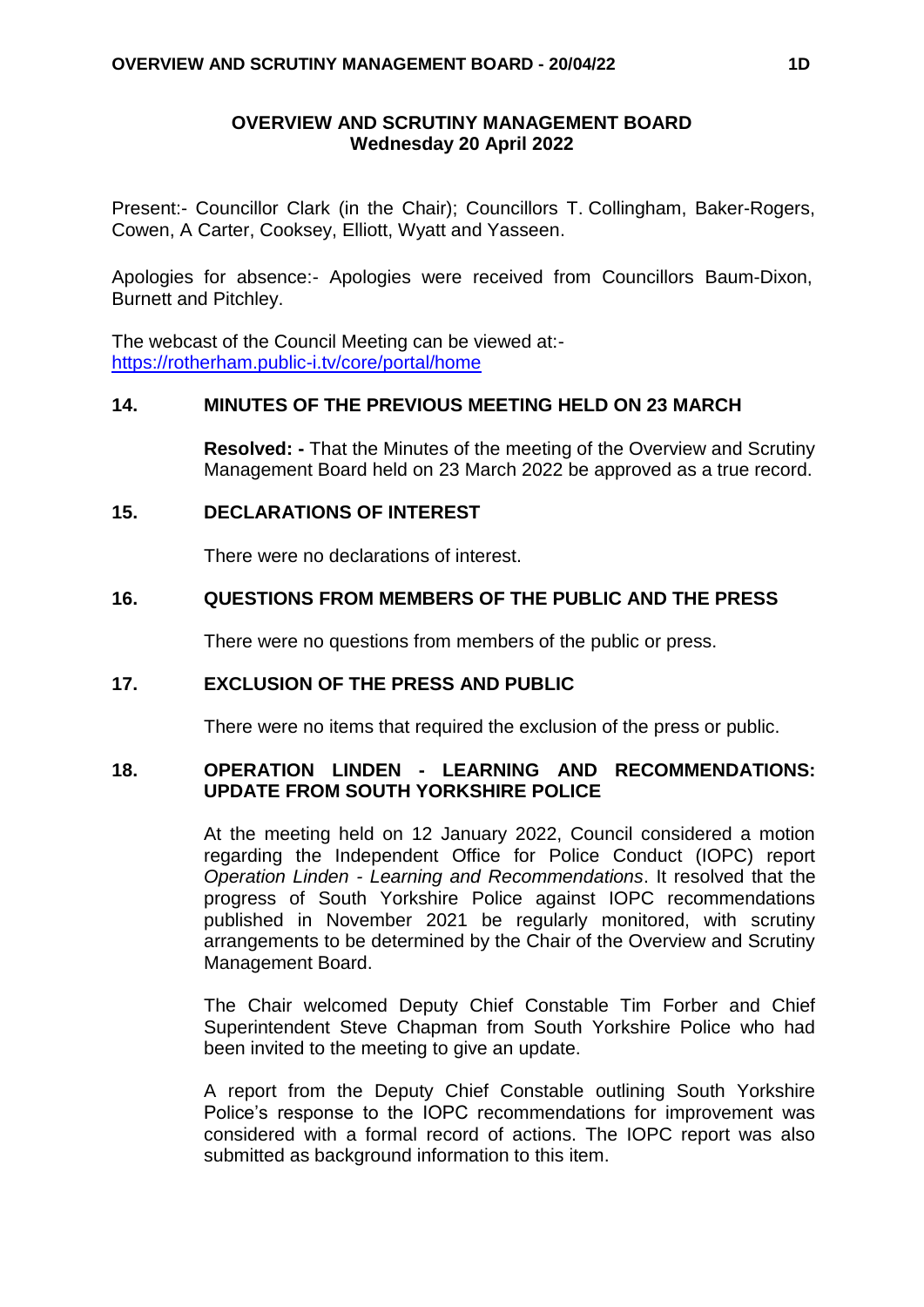The Deputy Chief Constable introduced the report highlighting that the IOPC recommendations had been accepted in totality by SYP. In order to address the issues raised in its report, the approach that South Yorkshire Police had adopted in relation to child sexual exploitation (CSE) and other areas of offending, was to focus on continuous improvement. This ensured that learning was embedded, and consideration could be given to the capacity of the force to respond.

The Deputy Chief Constable gave an overview of its thematic response to the recommendations:

- VICTIMS the provision of quality victim care, informed by a trauma-led approach in line with the rights of victims laid down in the Victim Code.
- COMMUNITIES trust and confidence built with local communities.
- PARTNERS continuous improvements to partner collaboration and effective information sharing.
- OUR PEOPLE ensure SYP staff have regular training and their skills were up to date.
- PROCESSES compliance with Home Office Counting Rules when recording crimes related to CSE

The importance of engaging with communities to 'spot the signs' to ensure that children and young people were protected was stressed. This activity was supported through an ongoing cycle of campaigns working with professionals, businesses and the wider public. An example was given of work in hotels to raise awareness of the signs of abuse.

Examples of work with partners were outlined. Independent Sexual Violence Advisors have provided training to specialist frontline officers and further work was planned with first responders to enable them to work with victims sensitively. The Child Exploitation Tactical Group was a colocated multi agency partnership which was able to deal effectively with evidence and intelligence relating to CSE. It was noted that Rotherham Safeguarding Children Partnership - CSE Review Final Report (RSCP) had cited the work of the tactical group as an exemplar of good practice. An invitation was extended to Council Members to see the work of the Evolve Team.

SYP had reviewed the capability and capacity of the force and undertaken a training needs analysis to ensure that more officers were trained to respond to serious sexual assault at a specialist level. It was also noted that all SYP officers would attend its "Child Matters" training which focussed on wider child safeguarding issues and awareness of trauma-led approaches. An invitation to attend the training was extended to the Board.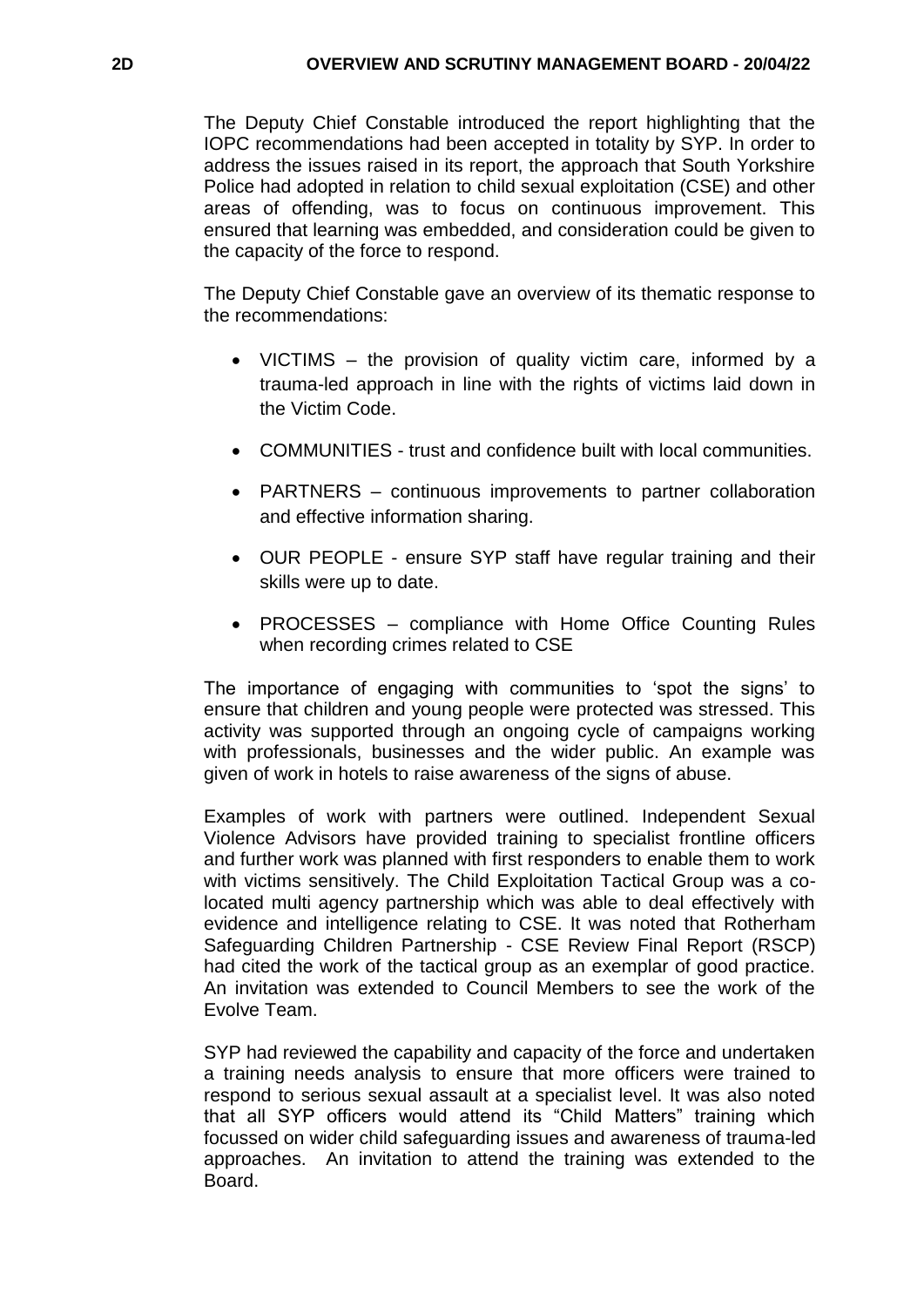The challenges of ensuring that crime data accuracy complied with Home Office counting rules were highlighted. It was outlined that crime data was subject to regular auditing to ensure required standards were met. However, IT issues remained a challenge as there was no ideal record management system to record and capture the nuance and complexity of CSE, particularly at the 'grooming stage'. This was an area for development which was being looked at with IT specialists.

In concluding his presentation, the Deputy Chief Constable referred to the recent review of processes and agencies in Rotherham undertaken by RSCP. However, whilst the draft findings of the review were positive, it was stated that South Yorkshire Police would not 'rest on its laurels'. It was noted that the pattern of offending seen during years of the Operation Linden investigation had changed significantly with online abuse now presenting greater and more complex challenges. It was highlighted that the police alongside the Council and other agencies and communities, had a collective responsibility to protect children and young people.

Clarification was sought on victims input into victim's support and care and how their experience was quality checked. It was outlined that at the start of Operation Linden, victims and survivors were initially reluctant to engage with SYP because of their trauma and often negative experience of policing. However, through the establishment of a victims and survivors panel by the Police and Crime Commissioner in 2014, levels of engagement have improved slowly. The panel has informed SYP's approach and response. Chief Superintendent Chapman outlined the approach taken with all complainants or victims of crime and its consistent application has increased victim's satisfaction levels. The police case management system 'Connect' was able to track investigations if the victim has not been given an update within 28 days and action taken as appropriate. District Commanders had oversight of this process.

SYP and RMBC had sought the views of victims and survivors in cases that had not received a positive outcome (i.e. a charge or summons) through an independent agency, REMEDI, to see if improvements could be made to the way agencies had responded. This feedback had been used to influence the commissioning of services. Victims and survivors were involved in training and professional development as appropriate including work on violence against women and girls, child criminal exploitation as well as CSE.

The volume of CSE current investigations is relatively low compared with wider crime figures. In respect of the 37 active investigations relating to CSE, assurance was given that bespoke wraparound support was given to each of the individuals and through this engagement, there were greater opportunities for the victim's voice to be heard.

Assurance was given that there was a commitment to neighbourhood policing which would work in partnership with local authority structures.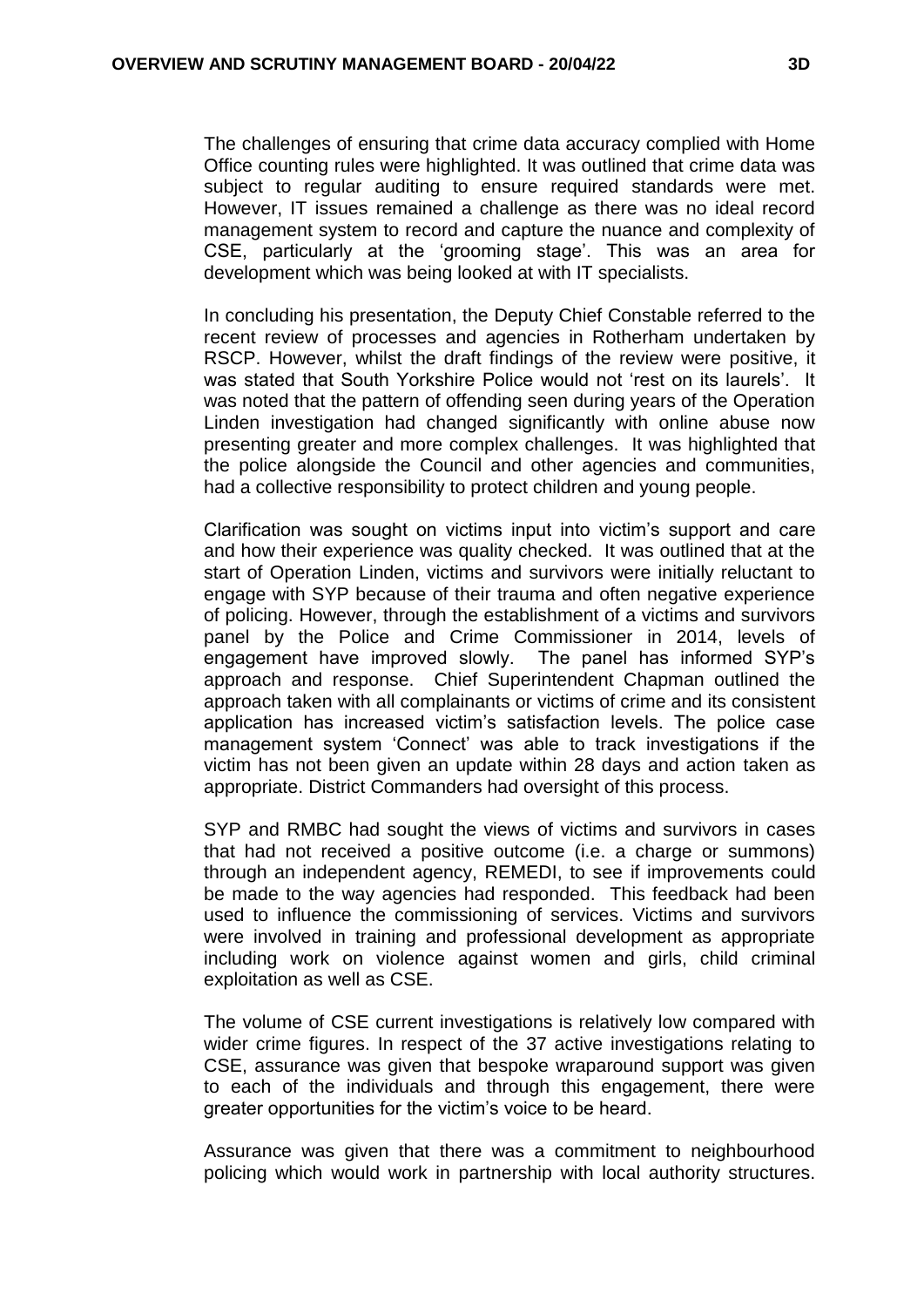The value of this approach was reiterated as it built confidence of local communities and key partners. Further clarification was sought of the preventative benefits of the roll-out of CCTV, particularly in respect of identifying risk areas and other 'hot spots' for child exploitation and organised crime. In respect of neighbourhood teams, details were sought of the number of officers who had received specialist training relating to CSE and sexual violence. It was explained that the specialist training was given to those officers who would be front-line responders, however, there was a commitment to raise awareness of ISVA services and related specialisms across neighbourhood teams. An example of ongoing multiagency training was given which included neighbourhood teams, to outline how partners can problem solve and share intelligence to disrupt organised crime in local areas.

In respect of the work in hotels (Operation Make Safe), hotel staff had received training which was now being tested to ensure that awareness was embedded and staff responded appropriately to suspicious activity. If there were concerns raised, hotel management had been contacted to ensure that further work was undertaken with its staff. This would be a continuous process.

Reference was made to a previous inspection of Her Majesty's Inspectorate of Constabulary in 2018 had stated that crime had not been recorded when it should have been. Clarification was sought if this was still problematic and what had been done to address this. It was outlined that 'behavioural' crime (for example stalking or harassment) had not been captured properly in some instances particularly when there had been multiple incidents, however, assurance was given that victims were receiving a service and crime reports were responded to. The importance of restoring public confidence in crime reporting was recognised and performance across all areas were subject to rolling audits. Examples of work with missing persons were given to illustrate this proportionate approach.

It was observed that the IOPC report and SYP's response to its recommendations should be viewed as part of a wider suite of reviews of how CSE was tackled as a crime. Clarification was sought how SYP's response related to previous reports and how learning and progress is captured. It was noted that the IOPC investigation covered the period of the Jay Report (1997-2013) and had taken seven years to conclude. It was reiterated that the IOPC recommendations had been accepted in totality and the previous organisational failures of public services to protect vulnerable children and young people were recognised. There was an ongoing commitment across all agencies to ensure that previous failings were not repeated. However, in doing so, it was important that partnerships, including other police forces and local authorities outside of Rotherham and the sub-region, were forward focussed and able to respond to changing patterns of offending e.g county lines or online abuse.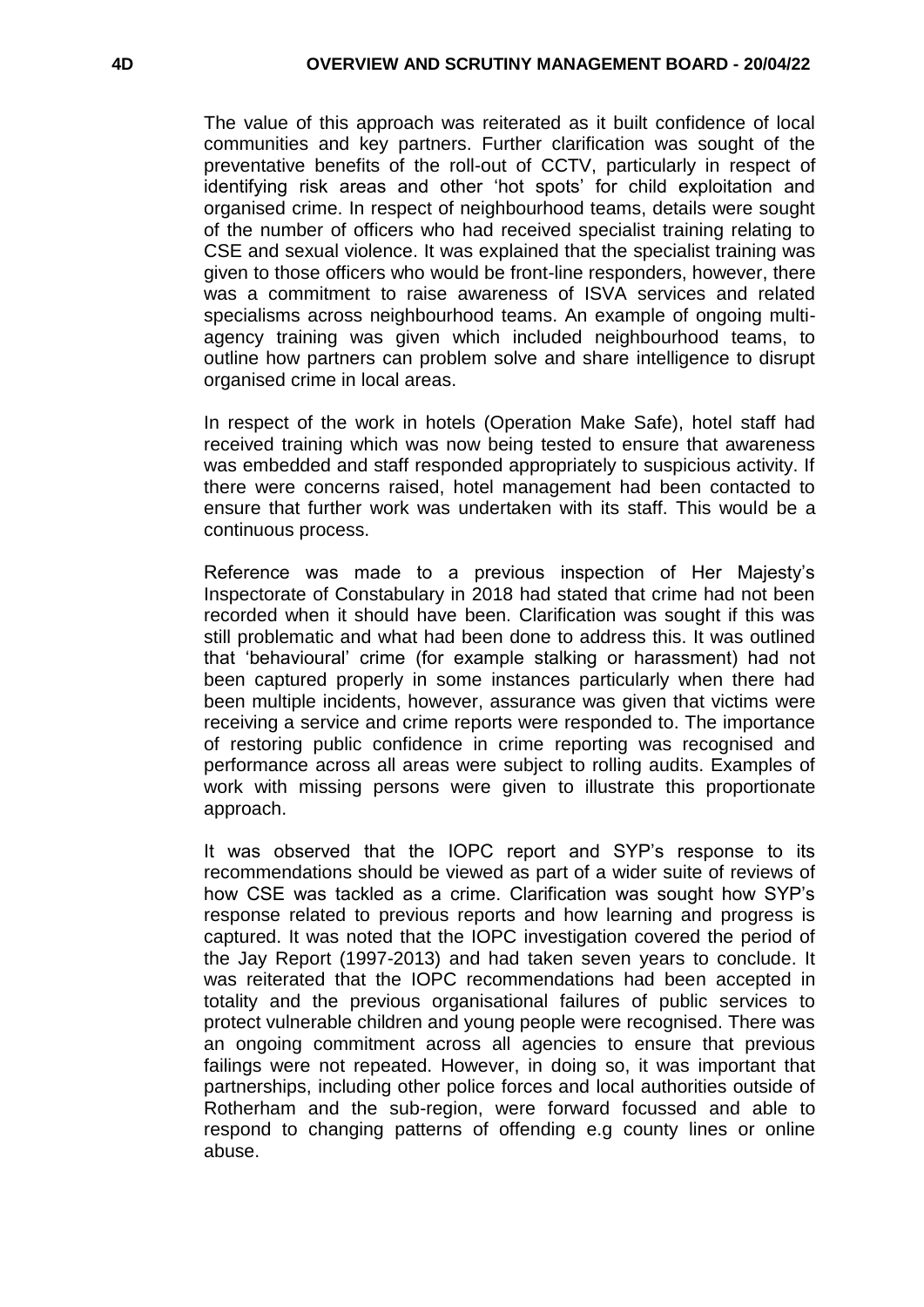In respect of online abuse, the importance of preventative work with children and parents was stressed as was work with schools and youth services. It was noted that digital access was constantly evolving and it was important that professionals were able to keep up-to-date with new developments. The Evolve Team was able to provide training and awareness raising to relevant agencies.

Details of what safeguards were in place by SYP to support the process of continuous improvement were sought. Governance arrangements were outlined including performance oversight, public accountability reports to the PCC, monitoring of complaints and reference to the victims and survivor's panel. The Deputy Chief Constable expressed confidence in the way that the SYP was responding to the challenges of protecting vulnerable adults and children and stated that he wished to see the partnership working across Rotherham at the forefront of good practice in tackling CSE and other forms of child exploitation in the future.

The Chair thanked Deputy Chief Constable Forber and Chief Superintendent Chapman for their attendance.

Resolved:

- 1. That the update of South Yorkshire Police in respect of progress to date against the recommendations of the Independent Office for Police Conduct report Operation Linden - Learning and Recommendations be noted.
- 2. That following the consideration of the RSCP CSE Review by this Board, future monitoring arrangements are determined in respect of South Yorkshire Police's implementation of the IOPC recommendations.

## **19. ROTHERHAM CLIMATE EMERGENCY ANNUAL REPORT**

The Chair welcomed the Strategic Director for Regeneration and Environment as sponsor for this programme and other officers in attendance. The apology of the Cabinet Member for Jobs and the Local Economy who was unable to attend the meeting was noted.

Consideration was given to a report that was submitted for pre-decision scrutiny ahead of the Cabinet Meeting to be held on 25 April 2022. At its meeting on 30 October 2019, the Council declared a climate emergency and produced a policy and action plan "Responding to the Climate Emergency". This set out key policy themes of Energy; Housing; Transport; Waste; Built and Natural Environment; Influence and Engagement.

At its meeting on 23 March 2020, Cabinet resolved to establish the targets of: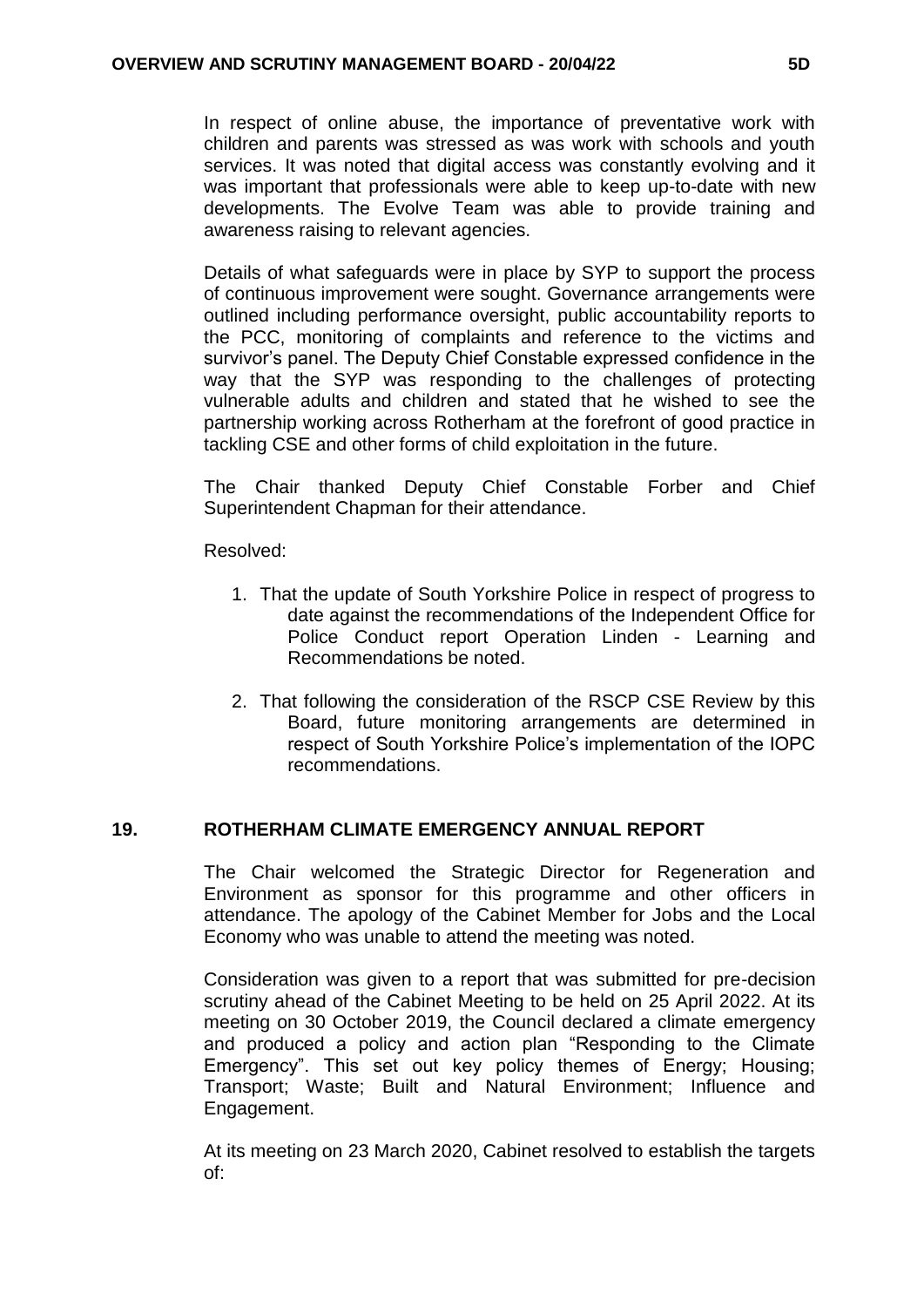- The Council's carbon emissions to be at net zero by 2030 (NZ30)
- Borough-wide carbon emissions to be at net zero by 2040 (NZ40)

The report provided an update on progress against actions outlined in the 2021/22 Action Plan, with particular attention paid to baselining work, which was important factor in the continuing strategic development of the Council's response to the climate emergency. The Board was referred to the baseline information outlined in the report.

The following themes were highlighted as a framework for action:

- Energy.
- Transport.
- Housing.
- Waste.
- Built & Natural Environment.
- Influence & Engagement.

The Strategic Director drew attention to the £6.4m of additional investment to support initiatives to improve energy efficiency in Council buildings and carbon reduction in Council housing stock. Reference was made to the cycling strategy and associated improvements to infrastructure. The report also cited the tree strategy which had recently been considered by Improving Places Select Commission. The Children's Commissioner's Takeover Challenge was cited as a key part of this year's influence and engagement activity. The Vice-Chair reiterated the value of this event and looked forward to working with the Youth Cabinet on their recommendations.

It was noted that the Council had set an ambitious target of net zero by 2030. It was felt that this was achievable within timescales although its success would be dependent on factors outside the authority's direct control such as technological developments.

Baseline information had been supported by the appointment of a data analyst who was a specialist in their field. The first phase had been to focus on emissions in the direct control of the Council. There was growing confidence in the accuracy of this information and this would be supplemented by national statistics, links with other councils, regional bodies and government. Information was sought on the contribution of the tree strategy to carbon dioxide capture. Questions were asked if there had been any comparison with other industries on how this information could be gathered.

Details were requested about the contribution that the cycling strategy would make to reducing carbon emissions. It was recognised that there was likely to be a small reduction of 2% to the transport element.

In respect of commercial waste recycling, information was sought how this would be rolled out and businesses incentivised to use this service. Modelling options were in development for introduction in April 2023.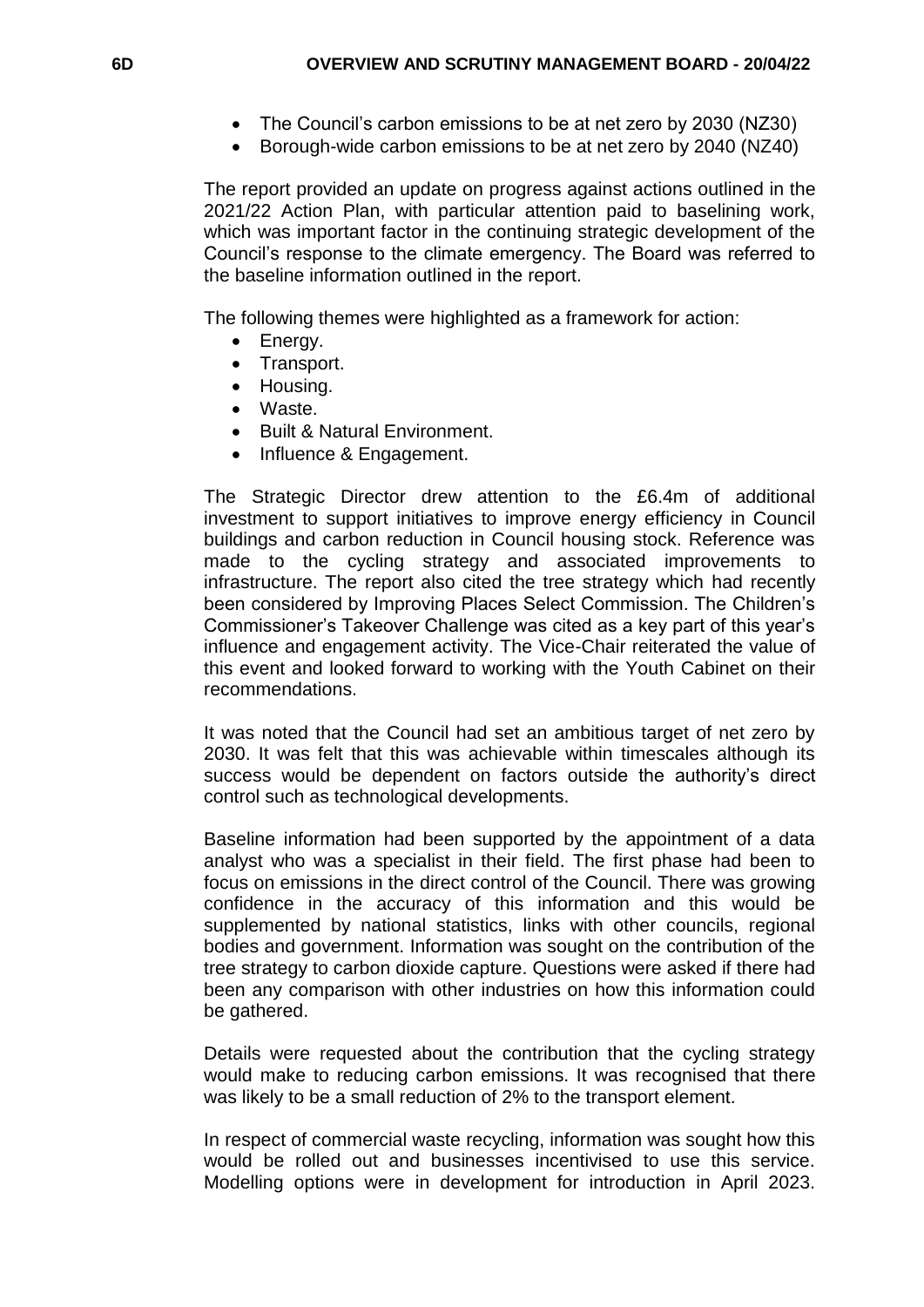Recycling schemes would be rolled out in Council buildings from May 2022. A request was made that further information on commercial waste recycling and incentivising businesses were referred to Improving Places Select Commission.

Further information was sought on the potential impact of the Environmental Bill on household waste recycling. Final details were awaited however it was anticipated that there would be an expectation that food waste would be collected. It was hoped that Rotherham would be given an exemption because of its waste extraction facilities. The deposit return scheme should have a positive effect on reducing street rubbish. However, until proposals were announced it was difficult to anticipate the full impact on households, however it was thought it would be significant. These details were requested to be provided to scrutiny in due course. It was noted that work was taking place with local retailers, including market traders, to reduce packaging and waste.

Clarification was sought on the reasons the Government's Green Homes Grant Local Authority Delivery (LAD) scheme, for Private Sector housing was unsuccessful. It was outlined that it was a competitive bid process however, the feedback would be used to support future bids. It was noted that housing was key to addressing climate change. It was outlined that work had been undertaken to understand the investment required to raise energy efficiency in existing council housing, focussing on the stock that had a lower rating. In new build, all homes were energy efficient, with additional measures such as electrical charging points being provided in some developments.

Details were sought on the potential location of the solar farm. A site in Kilnhurst had been identified and due diligence was in train to establish its suitability. Planning applications would be submitted should conditions be satisfied.

Clarification was sought if potential sites for tree planting would be utilised fully over the two-year funding period and if a business case was being considered to extend tree planting when the funding ends. The Strategic Director outlined that he was keen to engage with local ward members and communities to identify potential sites.

It was observed that embedding a culture of tackling climate change and making it "everyone's business" to consider climate implications was an ongoing challenge, however the annual report outlining progress to date was welcomed.

## Resolved:

- 1. That Cabinet be advised that the recommendations be supported.
- 2. That developments related to the Environment Bill and impact on the waste and recycling strategies be submitted to Improving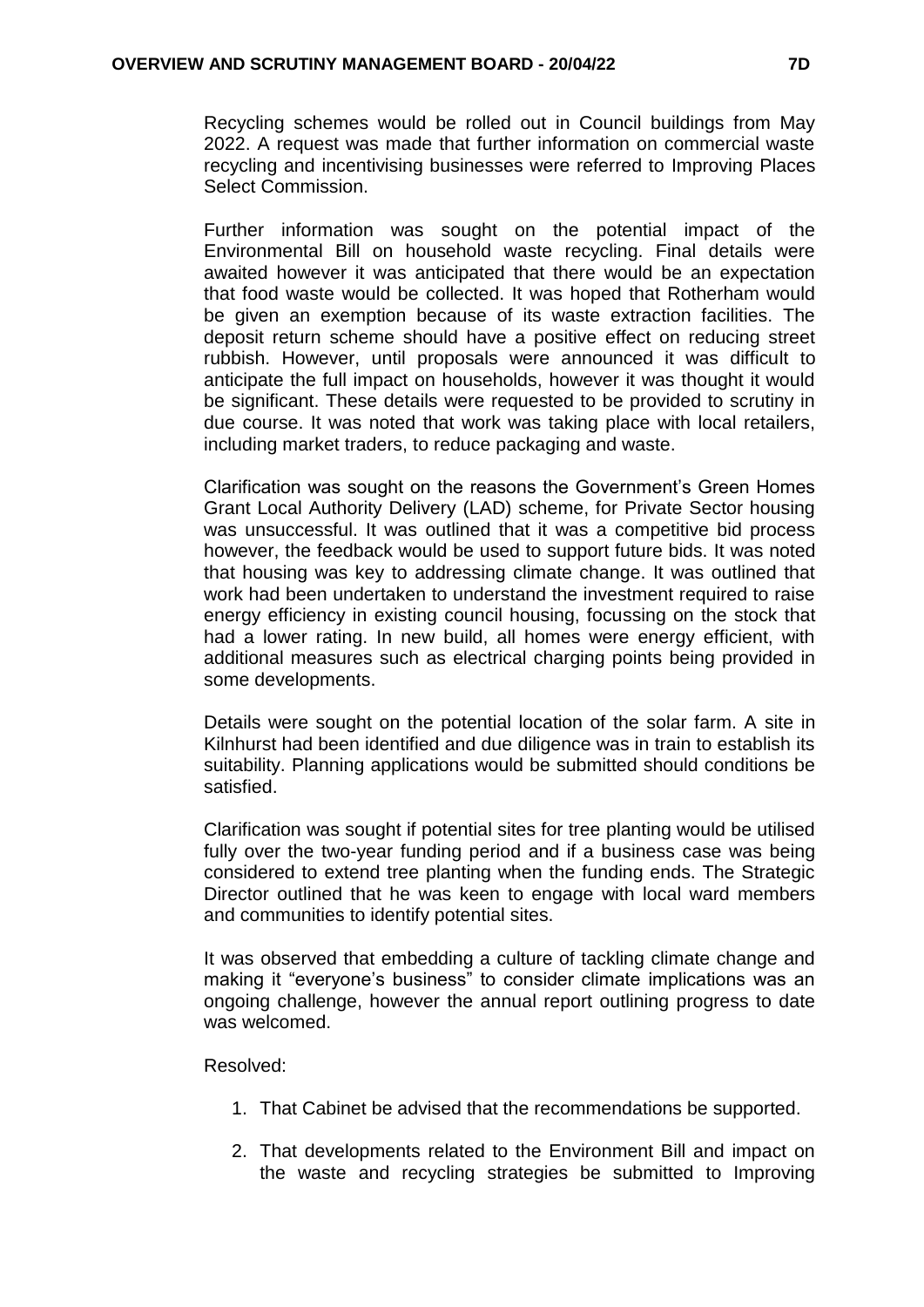#### **8D OVERVIEW AND SCRUTINY MANAGEMENT BOARD - 20/04/22**

Places Select Commission in due course.

#### **20. DEDICATED SCHOOLS GRANT HIGH NEEDS BLOCK SAFETY VALVE PROGRAMME**

Consideration was given to a report that was submitted for pre-decision scrutiny ahead of the Cabinet Meeting to be held on 25 April 2022. As part of the Department of Education work to address long term challenges in the High Needs funding within the Dedicated Schools Grant (DSG), a small number of identified local authorities including Rotherham had been invited to have a financial agreement known as a 'Safety Valve.' The key emphasis for Rotherham's involvement in this programme was ensuring that more children with special needs can be supported to stay in mainstream education in the borough. Rotherham involvement also allowed appropriate Special Educational Needs and Disabilities (SEND) provision mapping in the borough to be developed and improve SEND outcomes. The finalised agreement set out an investment of £20.528m from the Department for Education across the lifetime of the agreement (2021/22 to 2025/26). This would remove the DSG deficit based on the Council's revenue assumptions.

It was highlighted that the Council was not unique, and a significant number of local authorities were facing challenges in respect high needs funding and DSG deficits. As part of the safety valve programme, capital bids had been submitted to support plans as significant investment was required to deliver the plan as outlined in the report. The financial targets as detailed had been met and it was anticipated that the position in future years would be on track.

Invitation to participate in the programme was dependent on local authorities having developed strategic plans to tackle the deficit and being able to demonstrate a positive trajectory in its financial position. Through the additional investment released, more children with additional needs could be educated and supported within the borough. Stakeholders, including school leaders had been fully engaged in the developments.

The work undertaken by Children and Young People's Services and stakeholders to reduce the deficit, map provision and transform services was warmly welcomed.

Clarification was sought on the development of alternative education provision and the impact this would have on supporting children with challenging behavioural needs in mainstream provision. It was noted that a Green Paper on SEND and alternative provision had been recently published, and the mapping of future provision in Rotherham is closely aligned with the aspirations set out by Government. It was highlighted that there would be a continuum of support to ensure appropriate input would be offered on a timely basis at the right level. This would include primary outreach service for social and emotional mental health needs (SEMH) and a similar service in secondary schools would come on-line from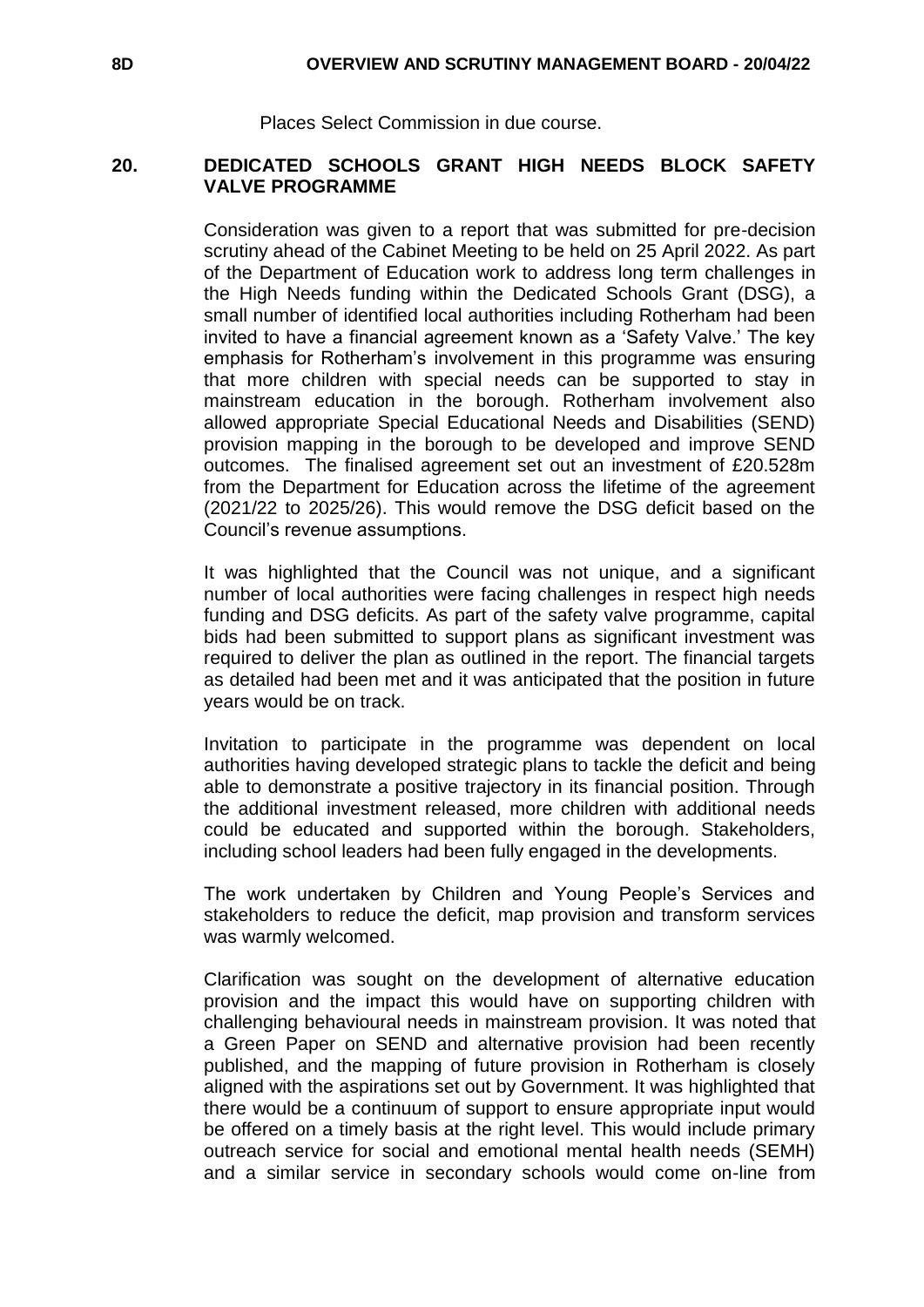September 2022. Pupil referral unit provision would be shorter term to support those who could be reintegrated into a mainstream setting or identify if other provision was required. For pupils with more complex or specialist needs, a SEMH Free School would come onstream shortly.

The funding elements of the safety valve programme were expanded upon. In respect of Rotherham's bid, the DfE had released funds to reduce the historic revenue deficit and also to support a dedicated team to manage related developments. Through the delivery of the SEND sufficiency strategy and management plan, there had been a steady reduction in Rotherham's deficit over recent years, unlike in many other authorities. However, Rotherham's delivery of the programme was predicated on approval of the capital bid.

It was noted that the Audit Committee had received regular updates on the DSG and the External Auditor was satisfied that the plans to manage the deficit were robust. It was asked that the Audit Committee be kept up to date on developments.

It was acknowledged that further work needed to take place with schools to ensure that early identification and a graduated response were in place to ensure that the appropriate level of support and resource was in place. It was noted that the Green Paper was helpful in strengthening support. Stakeholders would be engaged to develop the response to the consultation on the Green Paper, including the Parent's Carer's Forum. The forum has been closely involved in the co-production of services. The Council was committed to seeking best practice and share this with schools and academies and other local authorities.

It was noted that the terminology of the report did not articulate in plain language what this initiative would mean for the 'lived experience' of children and young people with special needs and their families. A commitment was given that this would be looked at to see how this initiative could be communicated in a more accessible way.

Clarification was sought on the democratic oversight of the decision to engage in the safety valve process and if it should have been made by Cabinet or through officer delegation. It was outlined that the governance arrangements were in line with those set out in the Council's Constitution and Scheme of Delegation and were strictly adhered to.

Resolved:

- 1. That Cabinet be advised that the recommendations be supported.
- 2. That Audit Committee be provided with further updates on the implementation of the programme.

#### **21. WORK PROGRAMME**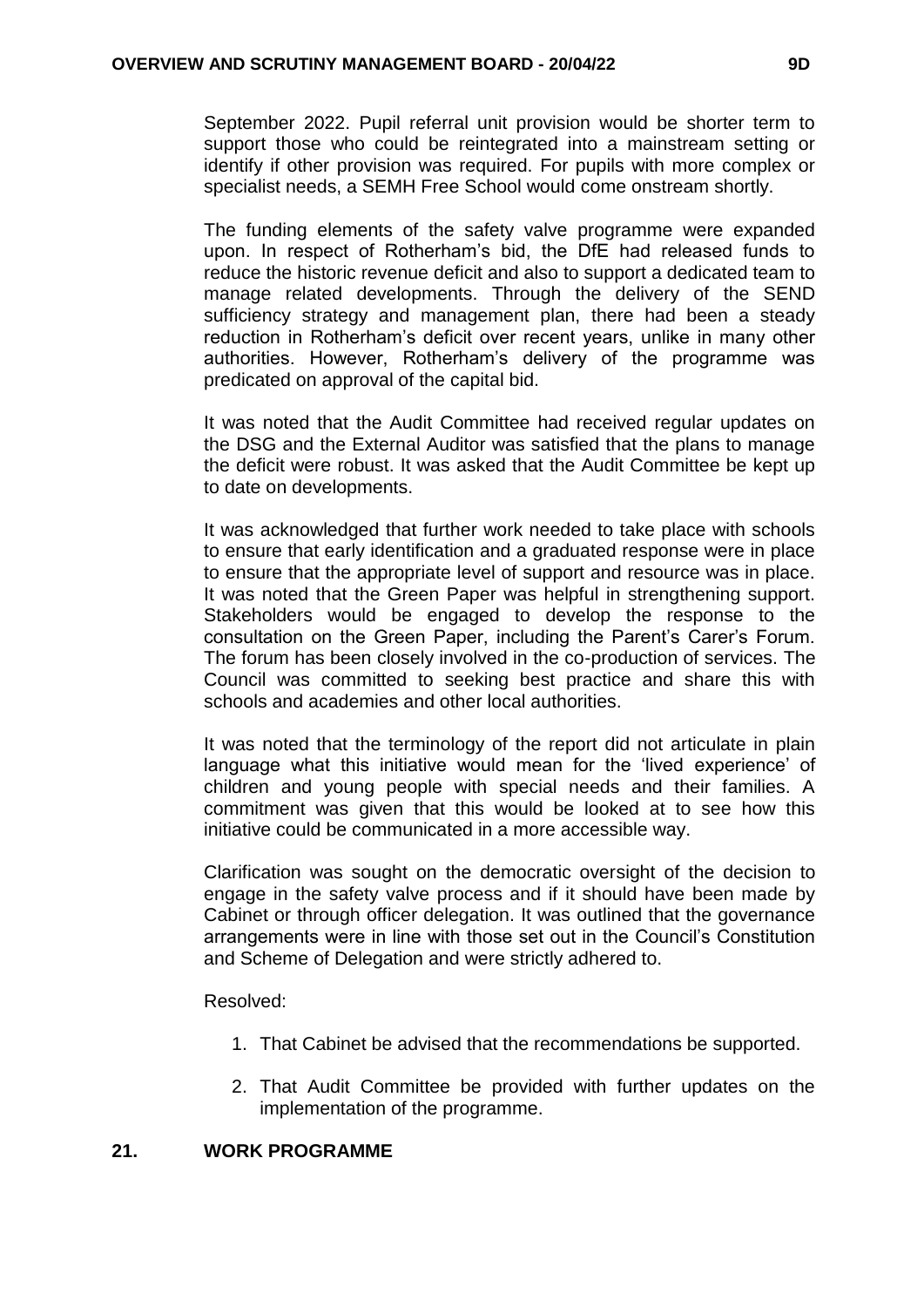### **10D OVERVIEW AND SCRUTINY MANAGEMENT BOARD - 20/04/22**

The Board considered its Work Programme.

**Resolved: -** That the Work Programme be approved.

## **22. WORK IN PROGRESS - SELECT COMMISSIONS**

Discussion of this item was deferred to the next meeting of the Board.

## **23. FORWARD PLAN OF KEY DECISIONS - APRIL 1, 2022 - JUNE 30, 2022**

The Board considered the Forward Plan of Key Decisions 1 April 2022 to 30 June 2022.

**Resolved: -** That the Forward Plan be noted.

## **24. CALL-IN ISSUES**

There were no call-in issues.

## **25. URGENT BUSINESS**

There were no urgent items.

## **26. DATE AND TIME OF NEXT MEETING**

**Resolved: -** That the next meeting of the Overview and Scrutiny Management Board will be held at 11am on Wednesday 11 May 2022 at Rotherham Town Hall.

FIELD\_SUMMARY